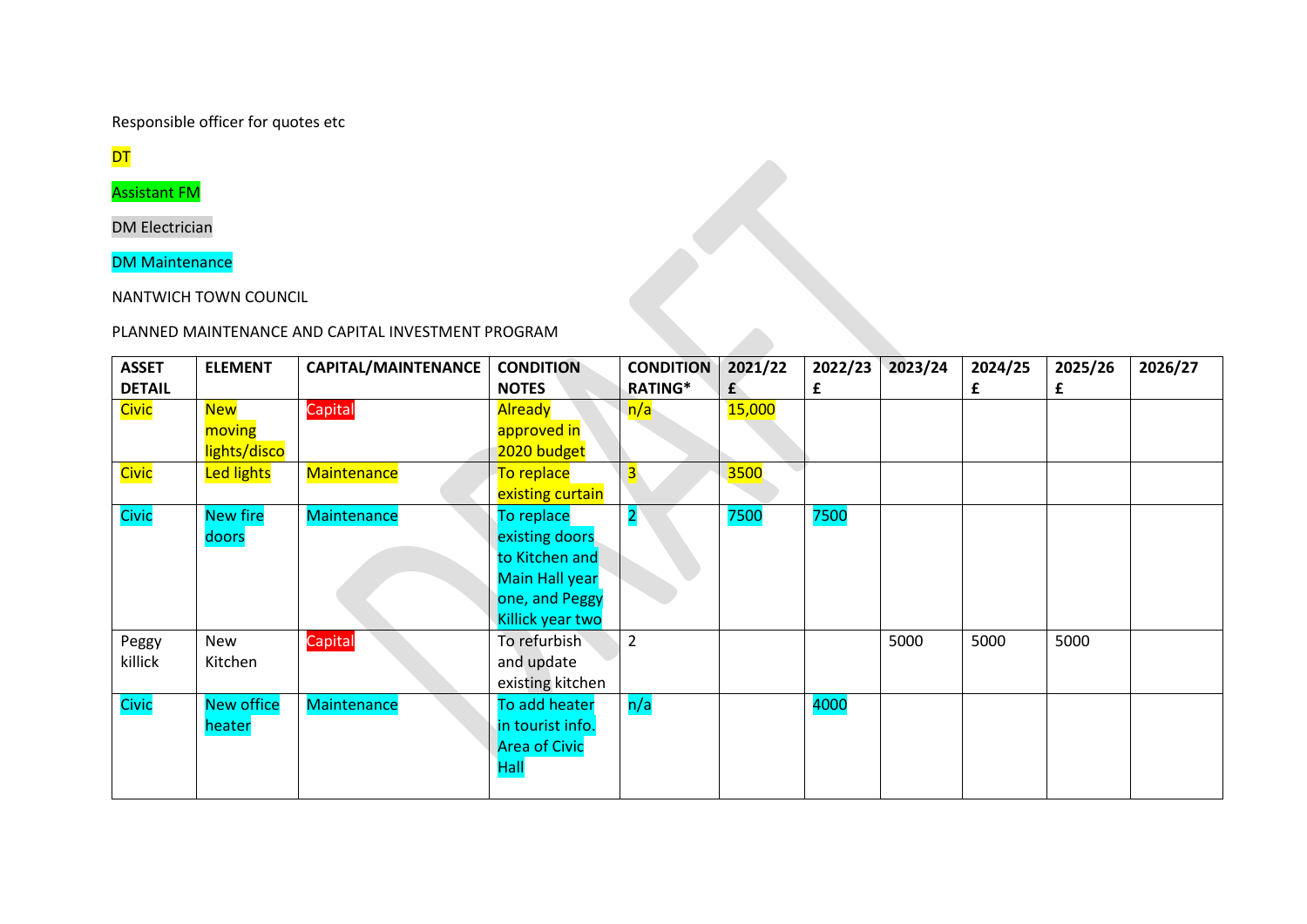| <b>ASSET</b><br><b>DETAIL</b> | <b>ELEMENT</b>    | CAPITAL/MAINTENANCE | <b>CONDITION</b><br><b>NOTES</b> | <b>CONDITION</b><br><b>RATING*</b> | 2021/22<br>£ | 2022/23<br>£ | 2023/24<br>£ | 2024/25<br>£ | 2025/56<br>£ | 2026/27<br>£ |
|-------------------------------|-------------------|---------------------|----------------------------------|------------------------------------|--------------|--------------|--------------|--------------|--------------|--------------|
|                               |                   |                     |                                  |                                    |              |              |              |              |              |              |
| Civic                         | Replace           | Maintenance         | Expected                         | $\overline{2}$                     |              |              |              |              | 20000        |              |
|                               | chairs            |                     | lifespan of                      |                                    |              |              |              |              |              |              |
|                               |                   |                     | current chairs                   |                                    |              |              |              |              |              |              |
| Civic                         | New               | Capital             | Existing                         | $\overline{2}$                     |              |              | 5000         | 5000         | 5000         | 5000         |
|                               | windows           |                     | windows age                      |                                    |              |              |              |              |              |              |
|                               |                   |                     | 20+ years. Plan                  |                                    |              |              |              |              |              |              |
|                               |                   |                     | required for                     |                                    |              |              |              |              |              |              |
|                               |                   |                     | replacement                      |                                    |              |              |              |              |              |              |
| Civic                         | New Roof          | Capital             |                                  | $\overline{3}$                     | 55000        |              |              |              |              |              |
| Civic                         | Heating           | Capital             | Current issues                   | $\overline{2}$                     |              |              | 25000        | 25000        |              |              |
|                               | upgrade           |                     | with heating of                  |                                    |              |              |              |              |              |              |
|                               |                   |                     | main hall                        |                                    |              |              |              |              |              |              |
| Civic                         | Main              | Maintenance         | <b>Electrical mains</b>          | 3                                  |              | 2000         |              |              |              |              |
|                               | Kitchen           |                     | board and                        |                                    |              |              |              |              |              |              |
|                               |                   |                     | rewire Requires                  |                                    |              |              |              |              |              |              |
|                               |                   |                     | upgrading                        |                                    |              |              |              |              |              |              |
| Civic                         | Old Staff         | Maintenance         | <b>Electrical mains</b>          | 3                                  |              | 2000         |              |              |              |              |
|                               | room              |                     | board and                        |                                    |              |              |              |              |              |              |
|                               |                   |                     | rewire Requires                  |                                    |              |              |              |              |              |              |
|                               |                   |                     | upgrading                        |                                    |              |              |              |              |              |              |
| Civic Hall                    | Backstage         | Capital             | Upgrade toilets                  | $\overline{2}$                     |              |              | 8000         |              |              |              |
|                               | toilets           |                     |                                  |                                    |              |              |              |              |              |              |
| Civic Hall                    | <b>Main Dance</b> | Capital             | Replace                          | $\mathbf{1}$                       |              |              |              | 20000        | 20000        | 20000        |
|                               | Floor             |                     | bespoke dance                    |                                    |              |              |              |              |              |              |
|                               |                   |                     | floor                            |                                    |              |              |              |              |              |              |
| Civic Hall                    | Flat Roof         | Capital             | Replace flat                     | $\overline{2}$                     |              |              |              | 20000        | 20000        | 20000        |
|                               | front of          |                     | roof                             |                                    |              |              |              |              |              |              |
|                               | building          |                     |                                  |                                    |              |              |              |              |              |              |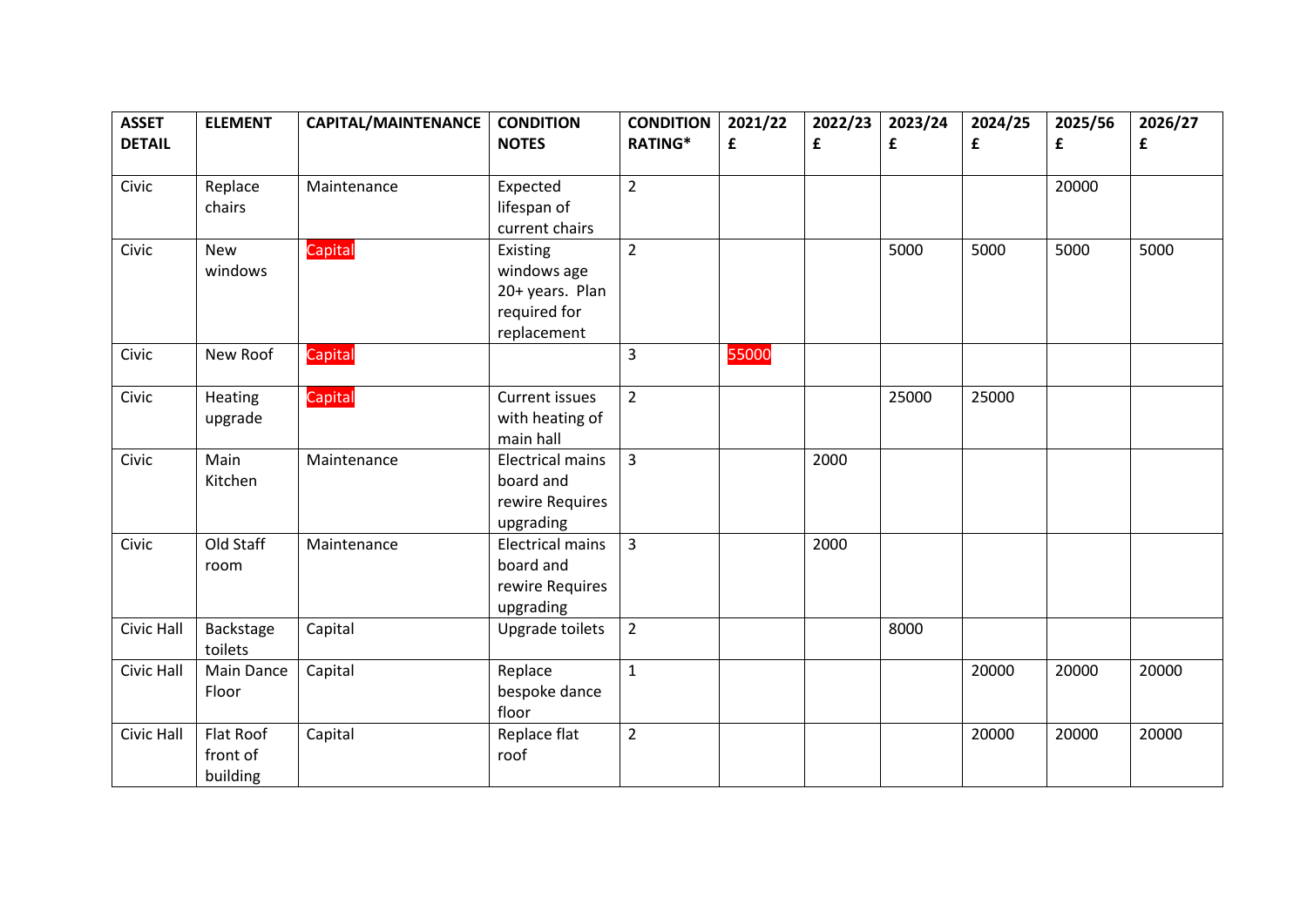| <b>ASSET</b><br><b>DETAIL</b> | <b>ELEMENT</b>                                | CAPITAL/MAINTENANCE         | <b>CONDITION</b><br><b>NOTES</b>                                                                | <b>CONDITION</b><br><b>RATING*</b> | 2021/22<br>£ | 2022/23<br>£ | 2023/24<br>£ | 2024/25<br>£ | 2025/56<br>£ | 2026/27<br>£ |
|-------------------------------|-----------------------------------------------|-----------------------------|-------------------------------------------------------------------------------------------------|------------------------------------|--------------|--------------|--------------|--------------|--------------|--------------|
|                               |                                               |                             |                                                                                                 |                                    |              |              |              |              |              |              |
| Civic Hall                    | Lighting<br>Desk                              | Capital                     | Upgrade<br>lighting desk                                                                        | $\overline{2}$                     |              |              | 6000         | 6000         |              |              |
| Civic                         | <b>Monitor</b><br>sound                       | Capital                     | Investment on<br>new equipment                                                                  | n/a                                |              |              | 15000        |              |              |              |
|                               | system                                        | Not needed until<br>2022-23 | to reduce<br>requirements<br>for contractors                                                    |                                    |              |              |              |              |              |              |
| Civic                         | <b>New</b><br>consumer<br>unit                | Maintenance                 | Electrical<br>consumer unit<br>needs replacing<br>during upgrade<br>of Peggy Killick<br>Kitchen | $\overline{2}$                     |              | 2500         |              |              |              |              |
| Civic                         | <b>Kitchen</b><br><b>Warming</b><br>cupboards | <b>Maintenance</b>          | Replace existing<br>gas warmers<br>with electric, to<br>save on yearly<br>certification         | $\overline{\mathbf{2}}$            | 10000        |              |              |              |              |              |
| Civic                         | Coffee<br>machines                            | Maintenance                 | Replacement<br>and updated<br>machines for<br>the kitchen and<br>bar area                       | $\overline{\mathbf{c}}$            |              | 7000         |              |              |              |              |
| Civic                         | Periodic<br>test                              | Maintenance                 | Legal<br>requirement for<br>5 yearly test                                                       |                                    |              |              |              |              | 5000         |              |
| Civic                         | Lighting<br>Desk                              | Capital                     | Replacement of<br>stage lighting<br>desk                                                        | $\overline{2}$                     |              |              | 12000        |              |              |              |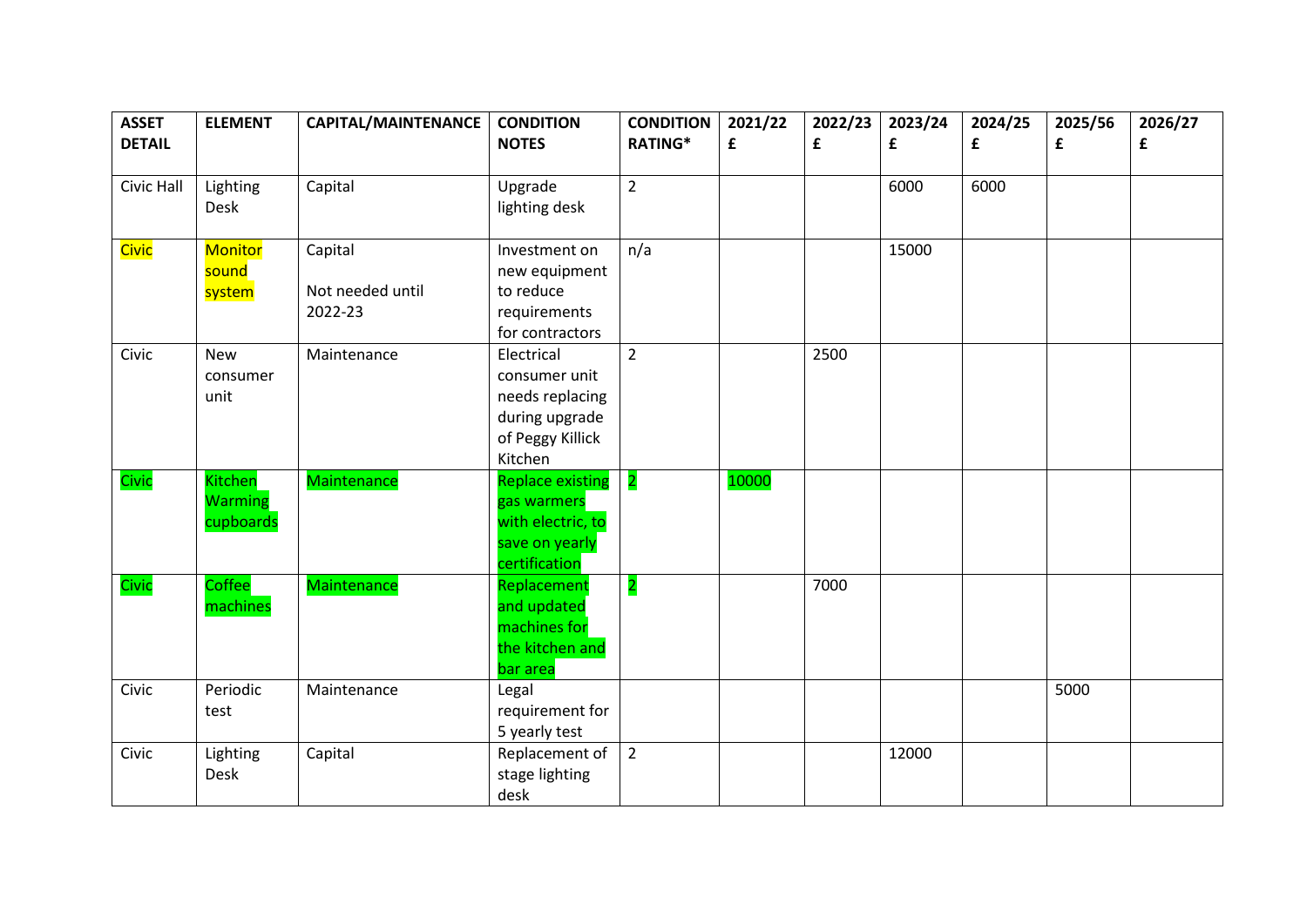| <b>ASSET</b>  | <b>ELEMENT</b>   | CAPITAL/MAINTENANCE | <b>CONDITION</b>      | <b>CONDITION</b> | 2021/22 | 2022/23 | 2023/24 | 2024/ | 2025/26 | 2026/27 |
|---------------|------------------|---------------------|-----------------------|------------------|---------|---------|---------|-------|---------|---------|
| <b>DETAIL</b> |                  |                     | <b>NOTES</b>          | <b>RATING*</b>   | £       | £       | £       | 25f   | £       | £       |
| Civic         | Ramp             | Maintenance         | Repair brickwork      | $\overline{2}$   |         | 2500    |         |       |         |         |
|               |                  |                     | around ramp to        |                  |         |         |         |       |         |         |
|               |                  |                     | side of Civic         |                  |         |         |         |       |         |         |
| Civic         | Window           | Maintenance         | Replace aging         | $\overline{2}$   |         |         | 12000   |       |         |         |
|               | <b>Blinds</b>    |                     | blinds to main        |                  |         |         |         |       |         |         |
| Civic         |                  | Maintenance         | hall<br>Replace foyer | $\overline{2}$   |         |         |         | 15000 |         |         |
|               | Carpet           |                     |                       |                  |         |         |         |       |         |         |
| Civic         | Peggy            | Capital             | carpets<br>Bar        | $\overline{2}$   |         |         |         | 10000 |         |         |
|               | Killick          |                     | improvements          |                  |         |         |         |       |         |         |
| Civic         | Main             | Maintenance         | Replace non slip      | $\overline{2}$   |         |         | 5000    | 5000  |         |         |
|               | Kitchen          |                     | floor covering        |                  |         |         |         |       |         |         |
| Civic         | Cellar           | Maintenance         | Replace cellar        |                  |         | 7000    |         |       |         |         |
|               |                  |                     | doors                 |                  |         |         |         |       |         |         |
| Civic         | Outside          | Maintenance         | Introduce bike        | n/a              |         |         | 1000    |       |         |         |
|               |                  |                     | racks                 |                  |         |         |         |       |         |         |
| Civic         | Outside          | Maintenance         | Drains to ladies      | $\overline{3}$   |         | 1500    |         |       |         |         |
|               |                  |                     | w/c under Civic       |                  |         |         |         |       |         |         |
|               |                  |                     | Hall partly           |                  |         |         |         |       |         |         |
|               |                  |                     | collapsed             |                  |         |         |         |       |         |         |
|               |                  |                     | (investigate)         |                  |         |         |         |       |         |         |
| Civic         | Main Hall        | Capital             | Stage                 |                  |         |         | 5000    | 5000  |         |         |
|               |                  |                     | management            |                  |         |         |         |       |         |         |
|               |                  |                     | communication         |                  |         |         |         |       |         |         |
|               |                  |                     | system                |                  |         |         |         |       |         |         |
| Civic         | <b>Back Yard</b> | Maintenance         | Requires re-          | $\overline{3}$   |         |         | 10000   |       |         |         |
|               |                  |                     | concreting            |                  |         |         |         |       |         |         |
| Civic         | Island           | Maintenance         | Stone edging          | n/a              |         |         | 5000    |       |         |         |
|               |                  |                     | around island         |                  |         |         |         |       |         |         |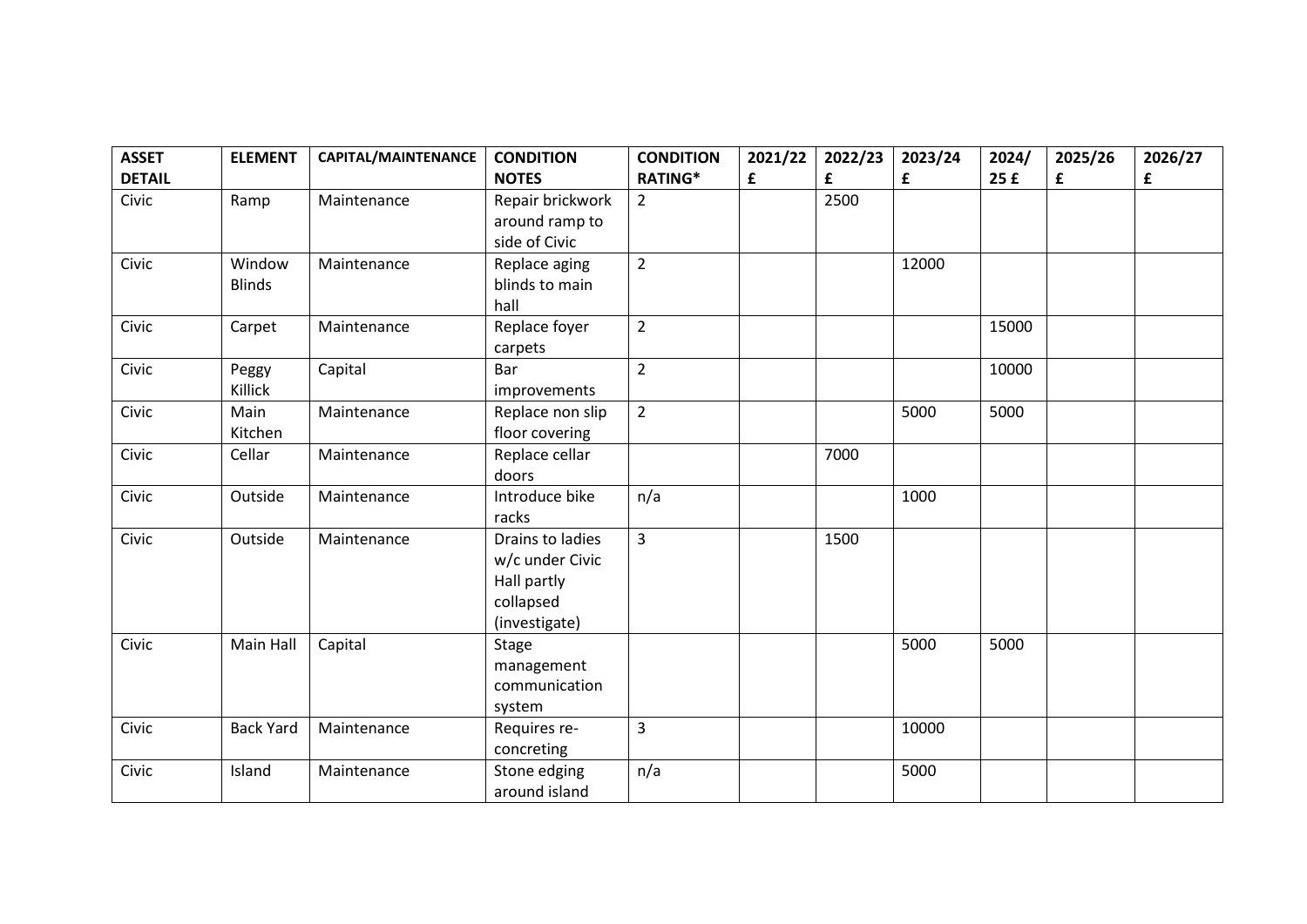| <b>ASSET</b>       | <b>ELEMENT</b>             | CAPITAL/MAINTENANCE | <b>CONDITION</b>                                                                                                                 | <b>CONDITION</b>        | 2021/22 | 2022/23 | 2023/24 | 2024/ | 2025/26 | 2026/27 |
|--------------------|----------------------------|---------------------|----------------------------------------------------------------------------------------------------------------------------------|-------------------------|---------|---------|---------|-------|---------|---------|
| <b>DETAIL</b>      |                            |                     | <b>NOTES</b>                                                                                                                     | <b>RATING*</b>          | £       | £       | £       | 25f   | £       | £       |
| <b>Market Hall</b> | <b>Suited</b><br>locks     | <b>Maintenance</b>  | To improve<br>security the<br>installation<br>of suited locks to<br>the shutters of<br>each stall,<br>approved in 2020<br>budget | $\overline{\mathbf{2}}$ | £1000   |         |         |       |         |         |
| Market Hall        | <b>Tables</b>              | Capital             | There is a<br>requirement for<br>additional tables<br>at the market.<br>Approved in 2020<br>budget                               | $\mathbf{1}$            | £500    | £500    | £500    | £500  |         |         |
| Market Hall        | <b>New</b><br>Heater       | Capital             | <b>Additional heater</b><br>required in hall.<br>In sufficient heat<br>generated                                                 | n/a                     |         | 5000    | 5000    |       |         |         |
| <b>Market Hall</b> | <b>New</b><br>doors        | Capital             | Install automatic<br>doors to market                                                                                             | n/a                     |         | 20000   | 20000   |       |         |         |
| Market Hall        | Gazeebos                   | Capital             | Replace ageing<br>gazeebos                                                                                                       | $\overline{2}$          |         | 5000    | 5000    |       |         |         |
| Market Hall        | Air con                    | Capital             | Install air<br>conditioning                                                                                                      | n/a                     |         |         | 15000   | 15000 |         |         |
| Market Hall        | Gable<br>wall road<br>side | Maintenance         | Replace/repair<br>damaged<br>brickwork                                                                                           | $\overline{3}$          |         | 2500    |         |       |         |         |
| <b>Market Hall</b> | Floor                      | Maintenance         | Re-paint yearly                                                                                                                  | $\overline{2}$          |         | 2000    | 2000    | 2000  | 2000    | 2000    |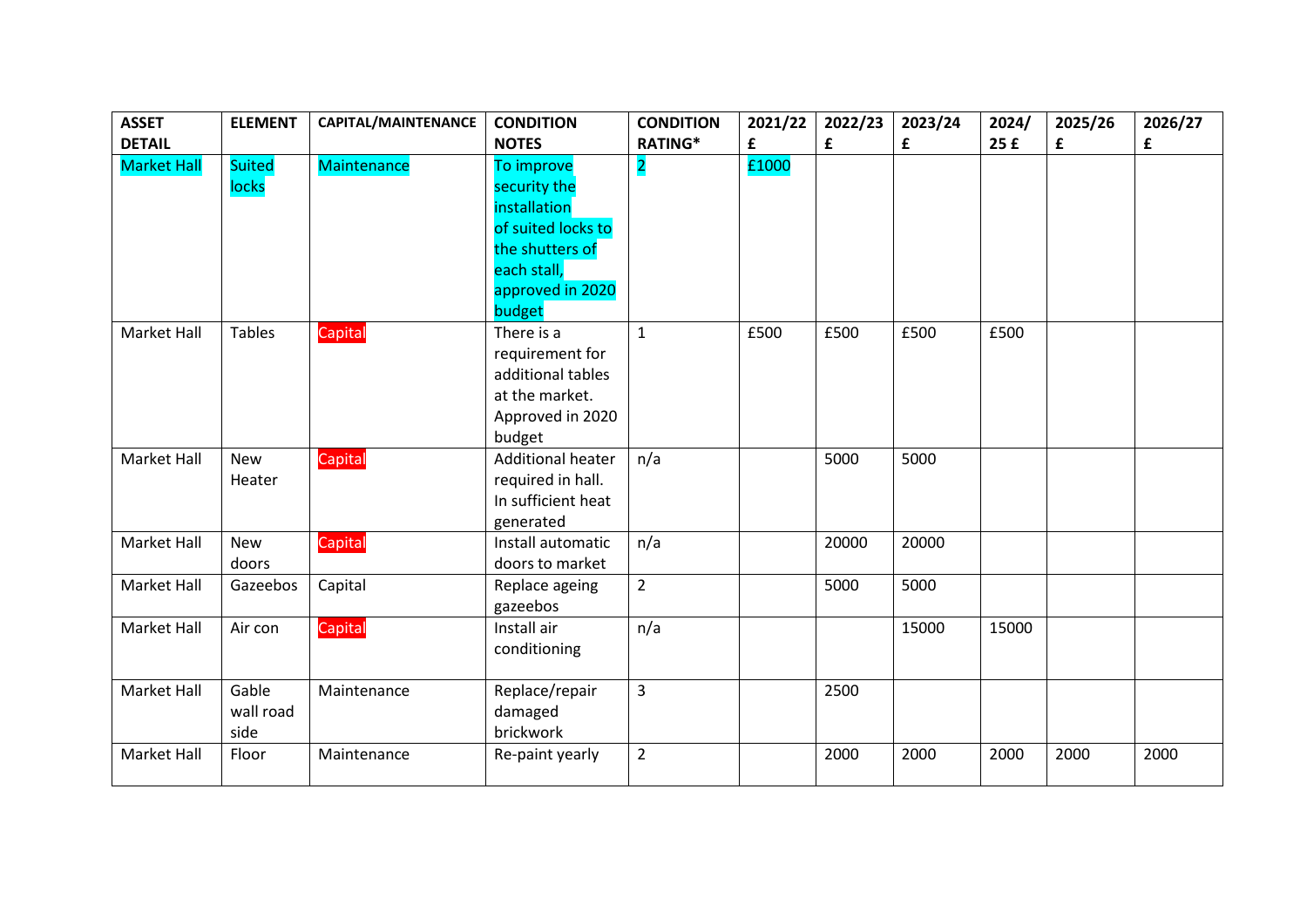| <b>ASSET</b>       | <b>ELEMENT</b> | CAPITAL/MAINTENANCE | <b>CONDITION</b>              | <b>CONDITION</b> | 2021/22 | 2022/23 | 2023/24 | 2024/ | 2025/26 | 2026/27 |
|--------------------|----------------|---------------------|-------------------------------|------------------|---------|---------|---------|-------|---------|---------|
| <b>DETAIL</b>      |                |                     | <b>NOTES</b>                  | <b>RATING*</b>   | £       | £       | £       | 25f   | £       | £       |
| <b>Market Hall</b> | Units          | Maintenance         | Handrail and                  |                  |         |         | 10000   | 10000 | 10000   |         |
|                    |                |                     | flooring about                |                  |         |         |         |       |         |         |
|                    |                |                     | units required                |                  |         |         |         |       |         |         |
| <b>Market Hall</b> | External       | Maintenance         | Re-point wall car             | $\overline{2}$   |         | 5000    | 5000    | 5000  |         |         |
|                    | wall           |                     | park side                     |                  |         |         |         |       |         |         |
|                    |                |                     |                               |                  |         |         |         |       |         |         |
| Market Hall        | Roof/gutt      | Maintenance         | Treatment to                  | n/a              |         |         |         |       |         |         |
|                    | ering          |                     | manage pigeon                 |                  |         |         |         |       |         |         |
|                    |                |                     | nesting to protect            |                  |         |         |         |       |         |         |
| Market Hall        | Guttering      | Maintenance         | building<br>Replace guttering | $\overline{2}$   |         |         | 4000    |       |         |         |
|                    |                |                     | and downpipe car              |                  |         |         |         |       |         |         |
|                    |                |                     | park side                     |                  |         |         |         |       |         |         |
| <b>Market Hall</b> | Window         | Maintenance         | Replace lintel                | $\overline{3}$   |         | 2500    |         |       |         |         |
|                    | sill lintel    |                     | which is breaking             |                  |         |         |         |       |         |         |
|                    |                |                     | down                          |                  |         |         |         |       |         |         |
| <b>Brookfield</b>  | Health &       | Maintenance         | Annual H&S audit              | $\mathbf{1}$     | 300     | 300     | 300     | 300   | 300     |         |
| Allotment          | Safety         |                     | and maintenance               |                  |         |         |         |       |         |         |
|                    |                |                     | assessment                    |                  |         |         |         |       |         |         |
| <b>Brookfield</b>  | Drainage       | Capital             | To create                     |                  |         | 60000   |         |       |         |         |
| Allotment          |                |                     | drainage and                  |                  |         |         |         |       |         |         |
|                    |                |                     | prevent flooding              |                  |         |         |         |       |         |         |
| All allotment      | Tree           | maintenance         | Assessment of                 | $\mathbf{1}$     | 600     |         |         | 600   |         |         |
| sites              | managem        |                     | tree conditions to            |                  |         |         |         |       |         |         |
|                    | ent            |                     | identify potential            |                  |         |         |         |       |         |         |
|                    |                |                     | risk (by tree                 |                  |         |         |         |       |         |         |
|                    |                |                     | surgeon)                      |                  |         |         |         |       |         |         |
|                    |                |                     |                               |                  |         |         |         |       |         |         |
| <b>ASSET</b>       | <b>ELEMENT</b> | CAPITAL/MAINTENANCE | <b>CONDITION</b>              | <b>CONDITION</b> | 2021/22 | 2022/23 | 2023/24 | 2024/ | 2025/26 | 2026/27 |
| <b>DETAIL</b>      |                |                     | <b>NOTES</b>                  | <b>RATING*</b>   | £       | £       | £       | 25f   | £       | £       |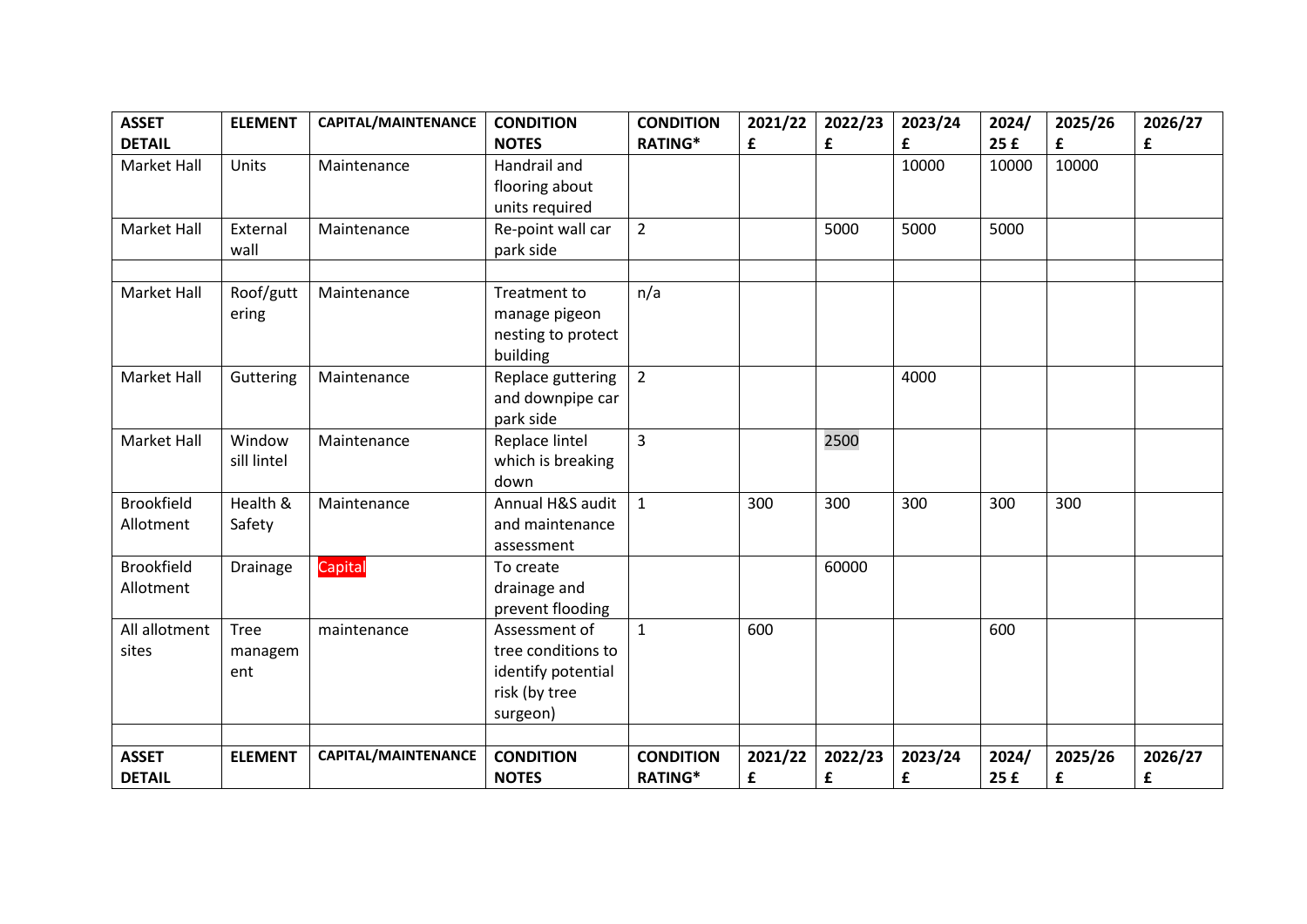| All allotment<br>sites           | Water<br>supply     | Maintenance        | Annual testing of<br>water suppy for<br>safe use  |                | 150  | 150   | 150  | 150  | 150  |  |
|----------------------------------|---------------------|--------------------|---------------------------------------------------|----------------|------|-------|------|------|------|--|
| Wellington<br>Road<br>Allotments | <b>New</b><br>Fence | Maintenance        | Current fencing in<br>poor condition              | $\overline{2}$ | 5000 | 5000  | 5000 | 5000 | 5000 |  |
|                                  | Waste<br>clearance  | <b>Maintenance</b> | To clear<br>accumulated<br>waste near car<br>park | 3              | 4000 |       |      |      |      |  |
| Welshman's<br>Lane<br>Allotments | New car<br>park     | Maintenance        | To develop a car<br>park at the site              | n/a            |      |       | 5000 | 5000 |      |  |
|                                  | Drainage            | Capital            | To create<br>drainage and<br>prevent flooding     |                |      | 60000 |      |      |      |  |
| Market<br><b>Toilets</b>         | Windows             | Capital            | To replace<br>existing windows                    | $\mathbf{1}$   |      |       |      | 3000 |      |  |
| Market<br><b>Toilets</b>         | Flooring            | Capital            | To replace non<br>slip flooring                   | $\overline{2}$ |      |       | 7500 | 7500 |      |  |
| Market<br><b>Toilets</b>         | Heating             | Capital            | To replace<br>inadequate<br>heaters               | $\overline{2}$ |      |       | 5000 |      |      |  |
| Market<br><b>Toilets</b>         | Extractor<br>Fan    | Capital            | To replace<br>extractor fan                       | $\overline{2}$ |      |       | 6000 |      |      |  |
| Market<br><b>Toilets</b>         | Shutter             | Capital            | Replace shutter                                   | $\overline{2}$ |      |       |      | 5000 |      |  |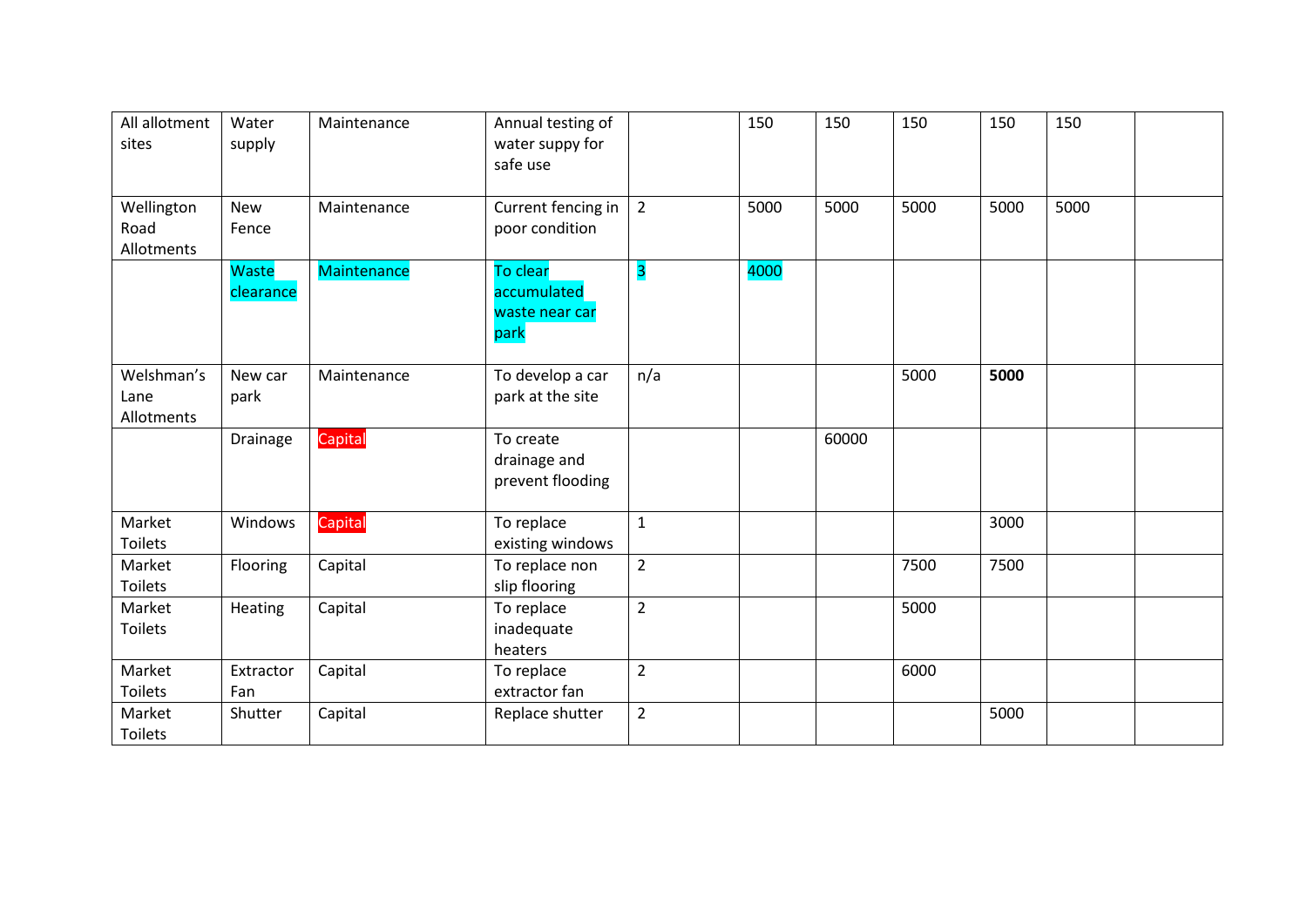| <b>ASSET</b>               | <b>ELEMENT</b>                    | CAPITAL/MAINTENANCE                                                                                                     | <b>CONDITION</b>                                                          | <b>CONDITION</b> | 2021/22     | 2022/23 | 2023/24 | 2024/25 | 2025/26 | 2026/27 |
|----------------------------|-----------------------------------|-------------------------------------------------------------------------------------------------------------------------|---------------------------------------------------------------------------|------------------|-------------|---------|---------|---------|---------|---------|
| <b>DETAIL</b>              |                                   |                                                                                                                         | <b>NOTES</b>                                                              | <b>RATING*</b>   | $\mathbf f$ | £       | £       | £       | £       | £       |
| Snowhill<br><b>Toilets</b> | Refurbishment<br>or redevelop     | Capital - figures based on<br>DT best estimate. Two<br>contractors have been<br>contacted for more<br>detailed figures. | Currently<br>closed to<br>public                                          | 3                |             | 75000   |         |         |         |         |
| Street<br>Furniture        | Lamposts                          | maintenance                                                                                                             | Ornate<br>lampposts<br>around town<br>square in<br>need of black<br>paint | $\mathbf{1}$     | 500         | 500     | 500     | 500     | 500     |         |
|                            | <b>Benches</b>                    | Maintenance                                                                                                             | Cyclical<br>painting<br>programme                                         | $\mathbf{1}$     | 500         | 500     | 500     | 500     | 500     |         |
|                            | Maintenance<br>vans x 1<br>(Mule) | Capital                                                                                                                 | Provision of<br><b>TC</b> vehicle<br>for Town<br>Ranger                   | n/a              | 20000       |         |         |         |         |         |
| Market<br>Cupboard         | Flooring/lighti<br>ng             | Capital                                                                                                                 | Lighting and<br>floor<br>improvemen<br>ts                                 | $\overline{2}$   |             |         | 5000    |         |         |         |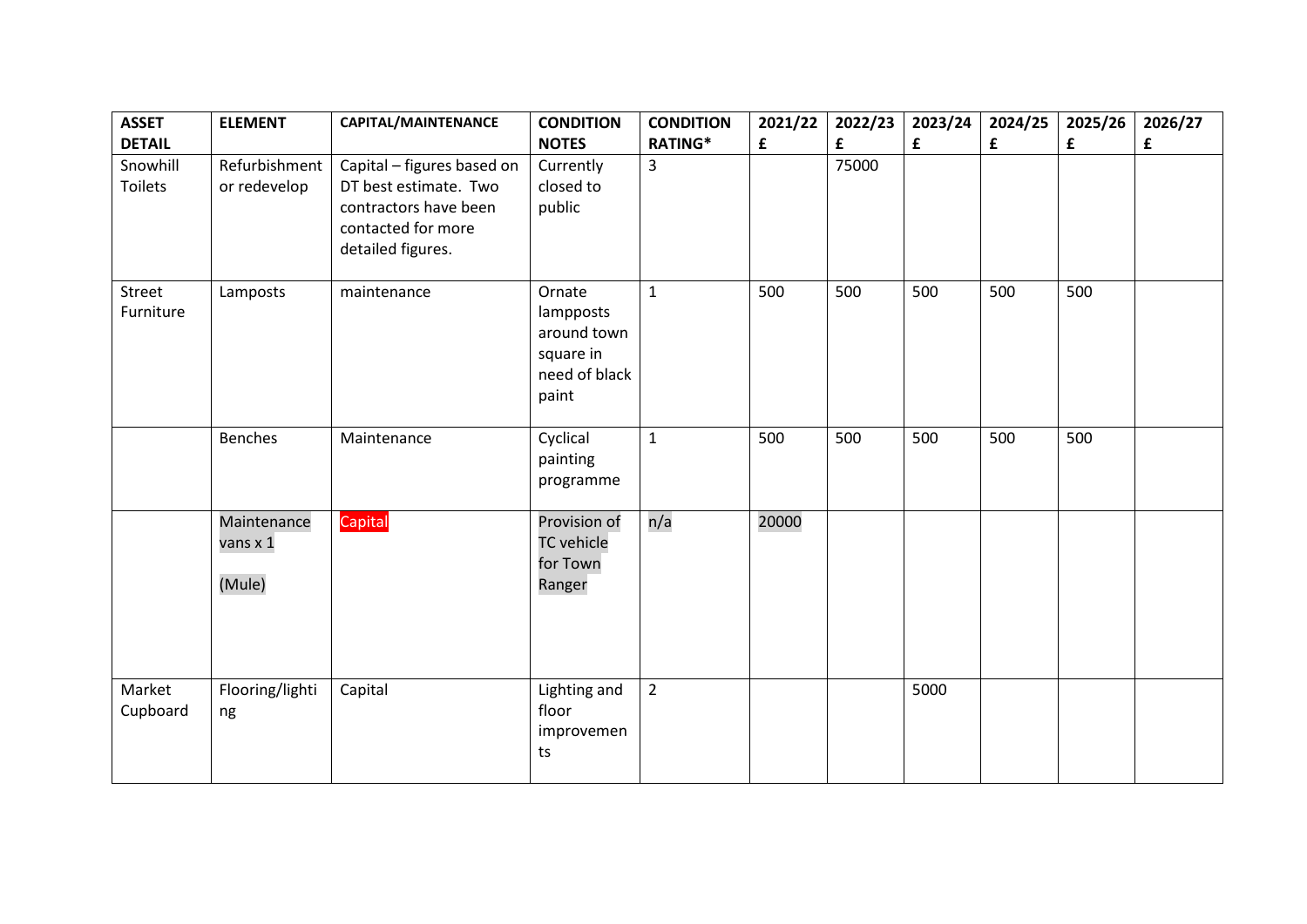| <b>ASSET</b>   | <b>ELEMENT</b>         | CAPITAL/MAINTENANCE | <b>CONDITION</b> | <b>CONDITION</b> | 2021/22 | 2022/23 | 2023/24 | 2024/25 | 2025/26 | 2026/27 |
|----------------|------------------------|---------------------|------------------|------------------|---------|---------|---------|---------|---------|---------|
| <b>DETAIL</b>  |                        |                     | <b>NOTES</b>     | <b>RATING*</b>   | £       | £       | £       | £       | £       | £       |
| Miscellane     | Gateway Signs          | Capital             | Action within    | n/a              |         |         | 36000   |         |         |         |
| ous            |                        |                     | Corporate        |                  |         |         |         |         |         |         |
|                |                        |                     | Plan             |                  |         |         |         |         |         |         |
|                | Tourist                | Capital             | Action within    | n/a              |         |         | 30000   |         |         |         |
|                | Information            |                     | Corporate        |                  |         |         |         |         |         |         |
|                | Points                 |                     | Plan             |                  |         |         |         |         |         |         |
|                | Sound system           |                     | Investment       | n/a              |         |         | 15000   |         |         |         |
|                | for outdoor            |                     | into system      |                  |         |         |         |         |         |         |
|                | events                 |                     | to reduce        |                  |         |         |         |         |         |         |
|                |                        |                     | need for         |                  |         |         |         |         |         |         |
|                |                        |                     | contractor       |                  |         |         |         |         |         |         |
|                | <b>Floral Displays</b> | Maintenance         | Increase         | n/a              |         |         | 2000    | 2000    | 2000    | 2000    |
|                |                        |                     | floral           |                  |         |         |         |         |         |         |
|                |                        |                     | provision        |                  |         |         |         |         |         |         |
|                | External               | Capital             | Replace          | $\overline{3}$   |         | 5000    | 5000    | 5000    |         |         |
|                | Notice Boards          |                     | ageing notice    |                  |         |         |         |         |         |         |
|                |                        |                     | boards           |                  |         |         |         |         |         |         |
|                | Energy                 | Capital             | Linked to        | n/a              |         | 10000   | 10000   | 10000   | 10000   | 10000   |
|                | Efficiency             |                     | Corporate        |                  |         |         |         |         |         |         |
|                | Improvements           |                     | Plan             |                  |         |         |         |         |         |         |
|                | <b>Portable stage</b>  | Capital             | As above         | n/a              |         |         | 20000   |         |         |         |
|                | for events             |                     |                  |                  |         |         |         |         |         |         |
| <b>Total</b>   |                        |                     |                  |                  | 123,550 | 294,950 | 333,450 | 188,050 | 105,450 | 54,000  |
| <b>Capital</b> |                        |                     |                  |                  | 90,500  | 240,500 | 266,000 | 142,000 | 60,000  | 50,000  |